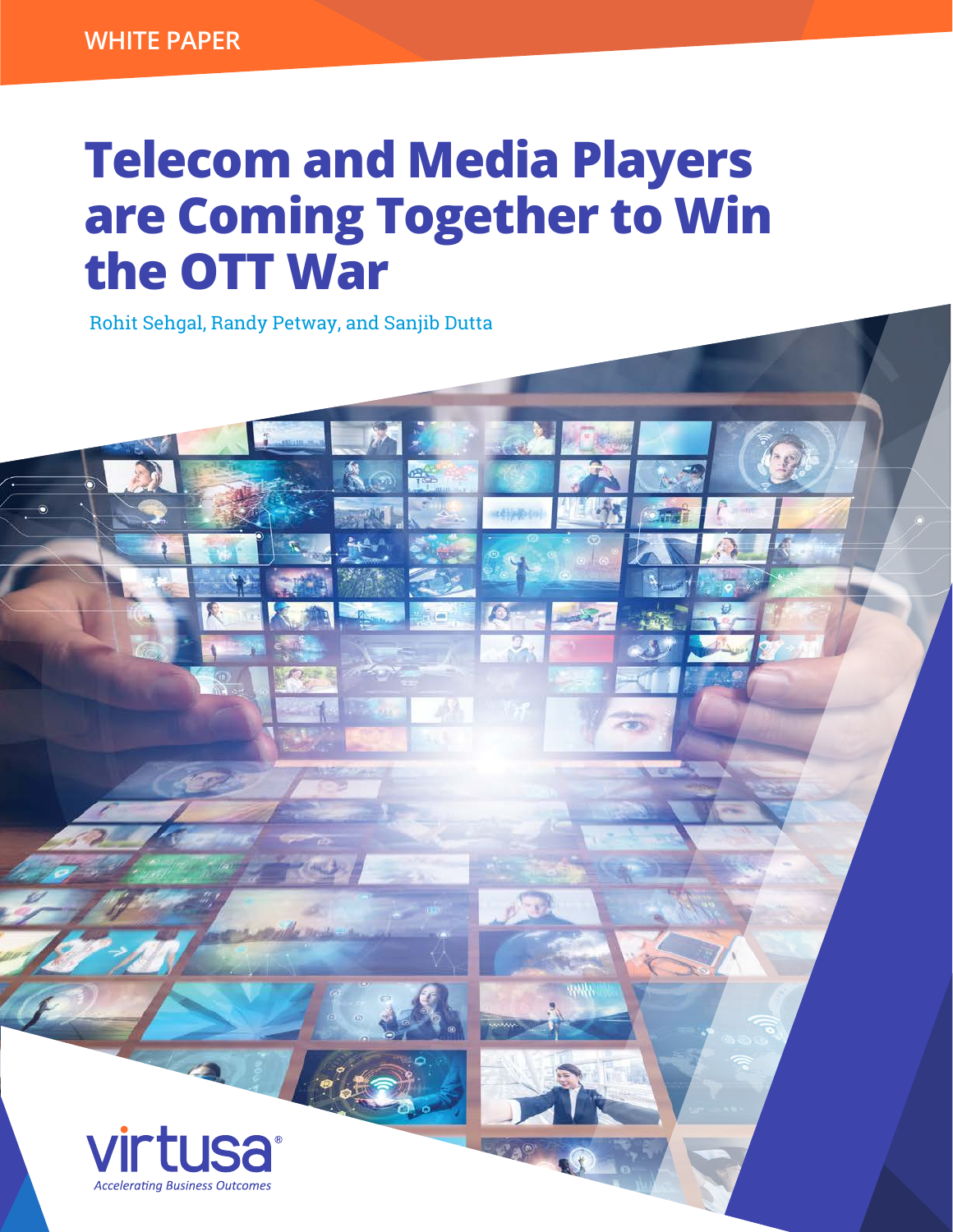Wide penetration of smart devices, omnipresent connectivity, and the advent of media over-the-top (OTT) players are significantly impacting the media industry. There has been a major shift in video consumption from linear TV to non-linear streaming services offered by OTT players like Netflix and Hulu. To retain their customer base, traditional media companies are fiercely competing with OTT players to create superior, original content.

The media industry isn't the only one feeling the impact of OTT competition; players in the telecom industry are also significantly impacted by OTT disruption. Over the last few years, telco OTT players have acquired a significant share of voice and messaging revenue traditionally held by Telecom Service Providers (TSPs). The loss of voice and message revenue was offset by growth in the data services business that kept overall revenue stable for TSPs. However, as the market continues to evolve around disruptive technologies, like eSIM (see our whitepaper [eSIM – Gateway to Global Connectivity\)](https://www.virtusa.com/perspective/esim-gateway-global-connectivity/), and competing products, like Google Project Fi and Comcast Xfinity, even data services are at risk of getting commoditized. The disruptions pose a considerable threat to TSPs' direct ownership of their customers.

As TSPs look to protect their entrenched position in this disruptive marketplace, they also have an excellent opportunity to push new services into the market. A key strategy that TSPs have been executing over last few years, is to diversify into adjacent businesses, such as media, to explore new revenue streams (see Exhibit 1).



*Exhibit 1: Media Revenue as % of Total Revenue for US Communication Giants*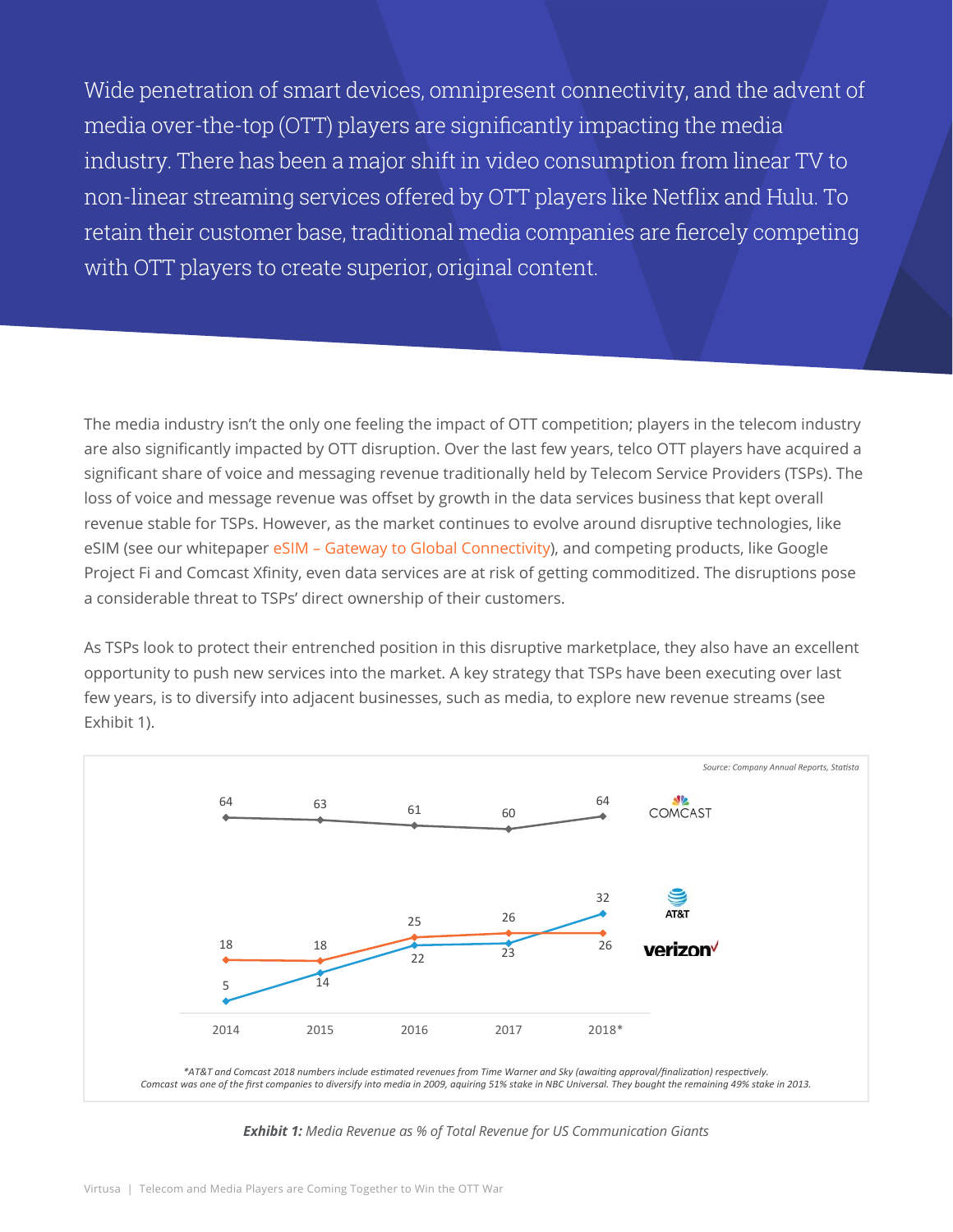This particular use of business adjacencies, through mergers and acquisitions, gives media firms access to TSPs' large customer bases, while enabling TSPs to better serve their customers (see our whitepaper, [The Death of Business as Usual and the Unraveling of the Vertical Industry Structure](https://www.virtusa.com/perspective/the-death-of-business-as-usual/)). The result is an enhanced customer experience that allows the combined entities to compete with their common enemy, the OTT players (see Exhibit 2).



*Exhibit 2: Telecom and Media M&As to Win the OTT Battle*

#### Ubiquitous internet and OTT content is changing the way media is consumed

Ubiquitous high-speed connectivity, smart devices and availability of extensive OTT content are enabling a fundamental shift in consumers' video consumption behavior from "watching what's on" to "watching what I want, when I want, and where I want". This transition – from linear, time-slot based consumption on TV to 24x7 on-demand, nonlinear binge-watching across a wide array of connected devices such as desktop, laptop, tablet, smartphone, and television – has led to a significant uptick in "cord-cutters" and "cord-nevers" (see Exhibits 3 and 4).







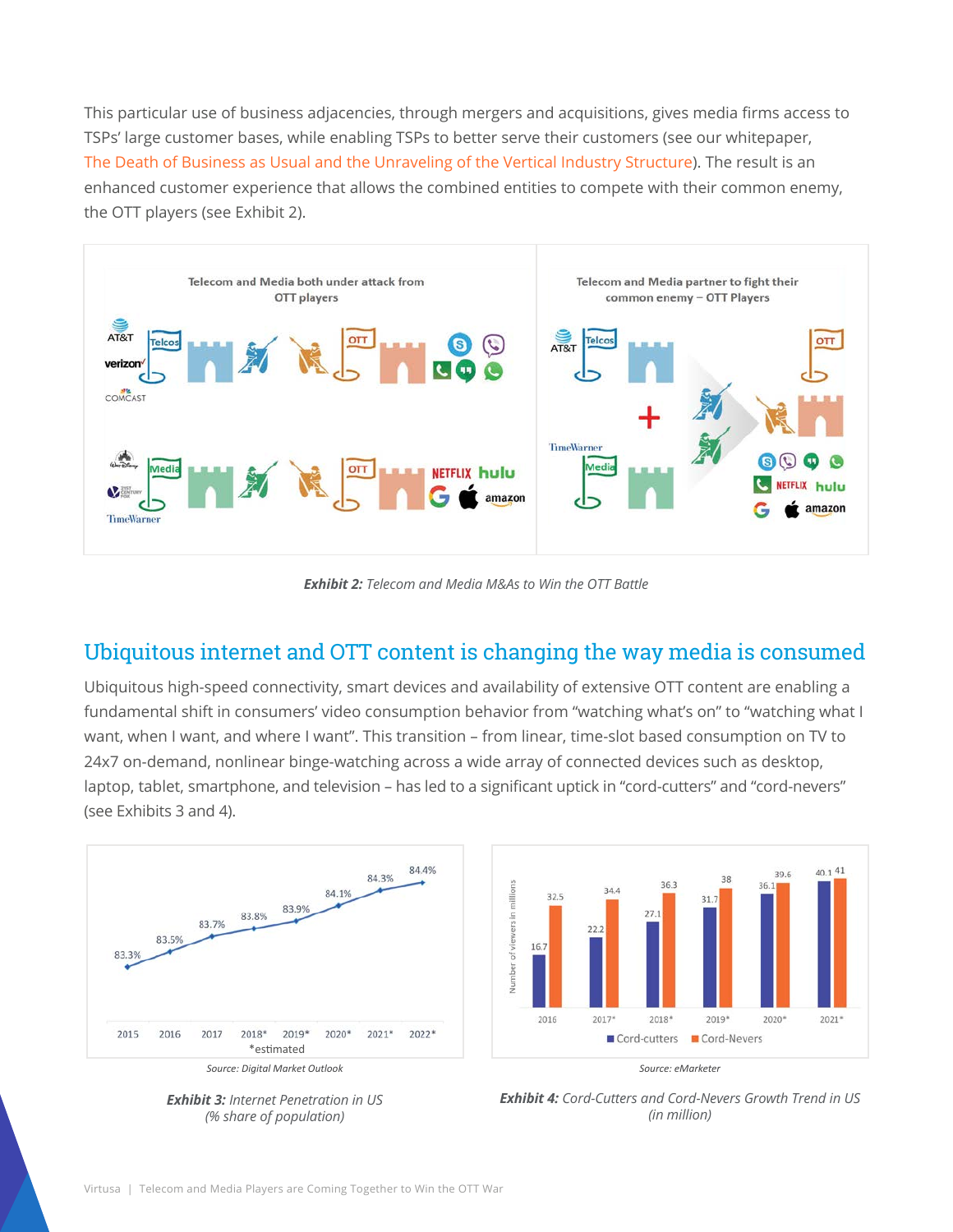According to industry estimates, in 2017, OTT video services in the US cumulatively clocked a revenue of \$20 billion. OTT players are rapidly capitalizing on this demand and this number is expected to grow to \$31 billion by 2022<sup>1</sup>. By tapping into changing consumption patterns and providing superior content in cost-effective way, OTT players have a clear and effective plan for growing their customer base. In Q1 2018, Netflix's subscriber base in the US exceeded the combined subscriber base of all cable and satellite service providers (see Exhibit 5).



| <b>Monthly Plan Price (in US\$)</b>        | 2018  |
|--------------------------------------------|-------|
| <b>Netflix Standard Plan</b>               | 10.99 |
| <b>Comcast TV Rates (Digital Starter)</b>  | 90.00 |
| <b>Charter Spectrum Triple Play Select</b> | 89.90 |
| DISH Network DISH America's Top 120        | 89.99 |
| Verizon FiOS Triple Play                   | 79.99 |
| <b>AT&amp;T DirecTV Select Pack</b>        | 78.00 |
| Altice USA (Altice One)                    | 79.99 |
| <b>Average Cable Price</b>                 | 84.60 |

*Source: Statista, Company Websites*

*Source: Company Websites Exhibit 6: Pay-TV vs. Netflix Plan*

*Exhibit 5: Subscriber Growth Trend in US: Netflix vs. Pay TV Providers*

There are three key reasons why media OTT players have made substantial inroads into the media value chain:

First, a significant portion of the OTT subscription base in the US is primarily driven by the cost of the service; a monthly OTT media subscription costs 70% to 80% less than the cheapest cable or satellite programming subscription options (see Exhibit 6). Media OTT players stream content directly to the customers by leveraging the data pipe provided by TSPs, bypassing traditional media distributors like cable and satellite service providers. Cable and satellite service providers, on the other hand, grapple with the exorbitant cost of building the backbone infrastructure and installing and maintaining set-top boxes at customer premises, which makes media subscription services (aka Pay TV) over their distribution channel very expensive for customers.

Second, OTT players have a wide collection of popular video content available for non-linear viewing that allows customers to binge-watch their favorite shows conveniently, anytime and anywhere. While Pay TV operators have certainly stepped up to provide their own "anytime, anywhere" services, those services still have very limited content and sometimes are channel-specific that constrain the viewer's access to content depending on whether the user has access to that channel through his Pay TV subscription. In contrast, media OTT players provide a one-stop shop that contains content from a variety of networks, across a diversity of genres and provide the same level of access to all subscribers.

<sup>1</sup>*www.forbes.com/sites/dbloom/2018/06/05/streaming-video-2017-revenues-pwc-netflix-amazon-hulu/#69413ed75edb*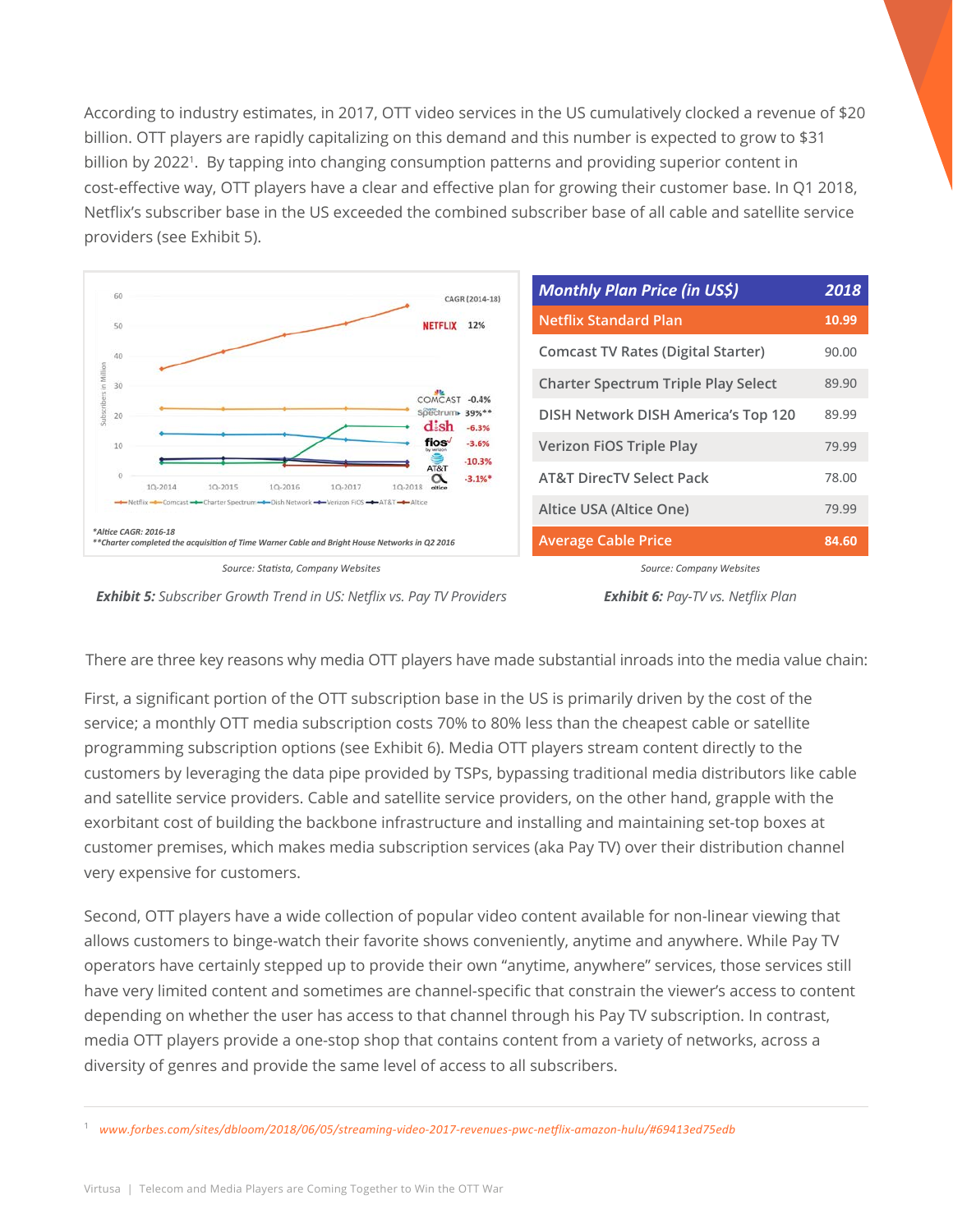Lastly, OTT players provide an interactive user interface that enable them to personalize content and recommend shows and movies to customers based on the viewing history of the customer and latest trends from similar customer profiles. This ensures far superior customer experience compared to linear programming.

## Changing media consumption behavior is disrupting the media industry value chain

This digital on-demand content market did not evolve overnight. OTT players began their streaming service offerings by licensing a wide-array of popular content from big media houses. Many customers signed up for these OTT streaming services to supplement their existing Pay TV subscriptions, which had very limited on-demand content; OTT players were quick to realize that without original content, they would never be the first choice. As customers have become more willing to change their service provider for premium and original content, OTT players have been pouring money into producing their own original content.

For 2018, Netflix budgeted \$8 billion for content creation, far ahead of HBO's \$2.5 billion. Facebook, Google and Amazon have been spending significant money to create their own original content. Amazon has acquired streaming rights for Thursday night NFL football for 2018-2019 and Premier League soccer (2019-2022) for 20 matches per season. Undoubtedly, creating original content and acquiring streaming rights to major sporting and live events are paying off very well for OTT players. At the 2018 Emmy nominations announced recently, streaming colossus Netflix overtook the premium cable network HBO as the most nominated network, ending HBO's 17-year-long reign.

In the race to provide premium original content at a breakneck pace, the seven-decade-old model of siloed content creation, aggregation, and distribution has and is horizontally integrating. This began when key TSPs in the US diversified into the media distribution space by acquiring cable and satellite service providers. For example, AT&T acquired DirecTV while Charter Communications acquired Time Warner Cable. To control the complete media value chain and reduce time to delivery for original content, TSPs are also acquiring media creation and aggregation players (e.g. AT&T's \$85 billion acquisition of Time Warner) to bundle their content with their distribution channels (see our blog post CSP's Achilles Heel - Quest for Content).

OTT players like Netflix and Hulu are already following a model of horizontal integration. They have collapsed the content creation and aggregation business by producing their own content and have democratized the distribution channel by leveraging the TSP-provided data pipe for content distribution. Given the success of media OTT players, many media houses are looking to launching their own streaming services to get direct access to their consumers. Disney, for example, will be launching its streaming service in the coming months. This direct-to-consumer model is an epic leap that will transform the media industry from a multi-tier B2B2C model to a direct-to-customer B2C model.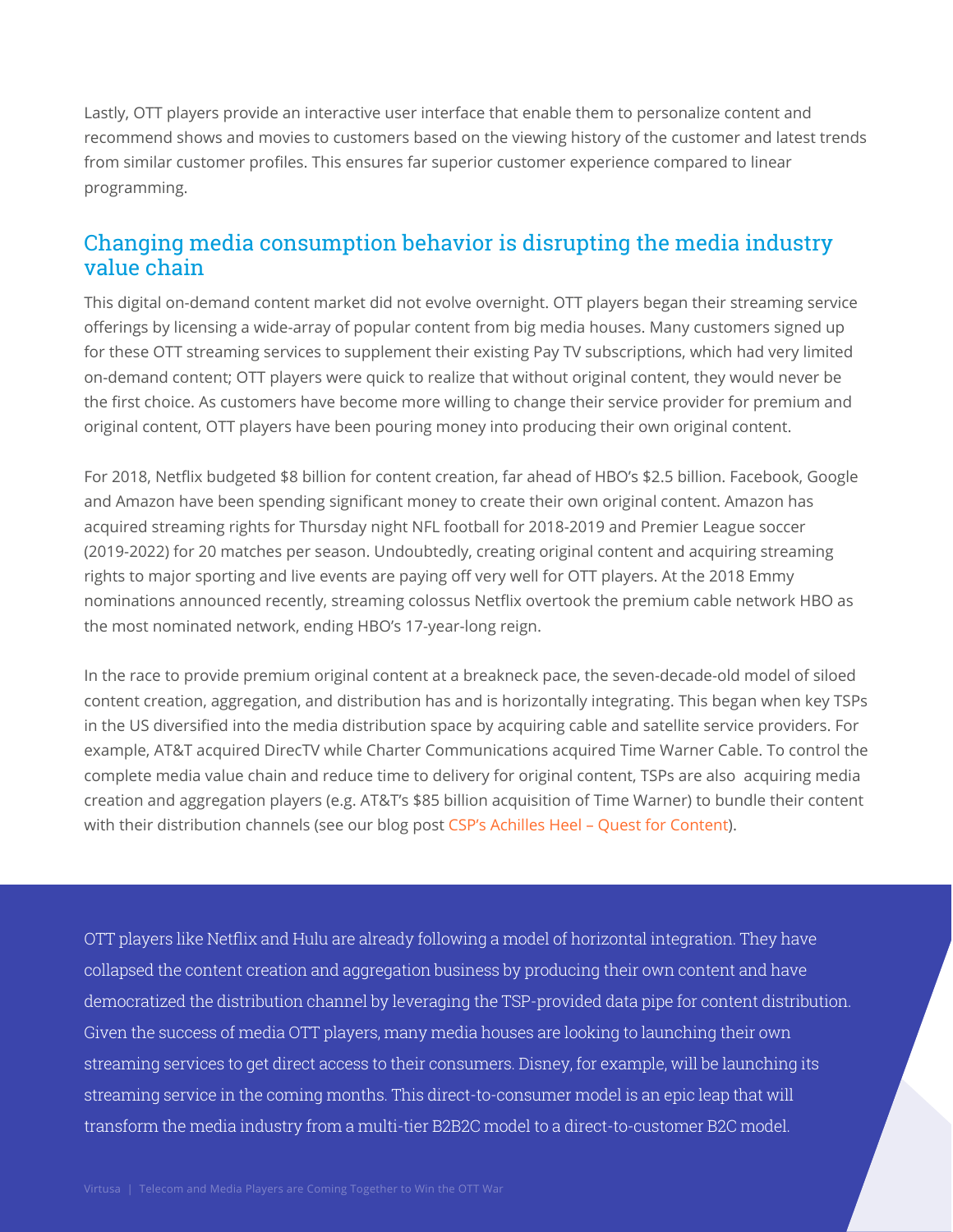Tech giants like Google, Apple, and Amazon (rumored to launch a smartphone in late 2018) are taking horizontal integration a step further by assimilating mobile devices into the media value chain. This gives them full control over their respective media ecosystems. From a content perspective, Google has YouTube, Amazon has Amazon Prime, and Apple plans to launch its own streaming service soon. For distribution, Google can utilize its Project-fi or Google Fiber network, while Apple and Amazon can operate as Mobile Virtual Network Operators (MVNOs) by white-labeling the telcos (see Exhibit 7).



*\*Comcast and Fox are currently locked in a bidding war for Sky. Sky had earlier planned to launch its service through its Sky Q platform, which would allow viewers to access pay TV channels and on-demand content without needing a satellite dish.*



## Telecom and media players are coming together to fight their common enemy

The war between converged telecom-media and the OTT players is certainly expected to heighten. And while the combined force of telco and media will have several strategic weapons in their arsenal, whether that will help them regain their lost ground is anyone's guess.

In the near future, the media landscape is expected to become widely fragmented with multiple streaming services from telcos (AT&T, Comcast), FAANG, OTT players like Netflix and Hulu, and big media players like Disney. Content licensing across streaming service providers will be significantly reduced as content will be the key differentiator and core asset in the horizontally integrated media value chain. As a result, customers, who initially benefited because of the vast array of content and cheaper streaming service from OTT players, will eventually have to subscribe to and pay for multiple streaming services based on price and their choice of shows and movies. Until we see mega-mergers, or one company becomes a mega–media streaming service provider, devices like the Amazon Fire TV Stick and Google Chromecast will flourish and aggregate various streaming services.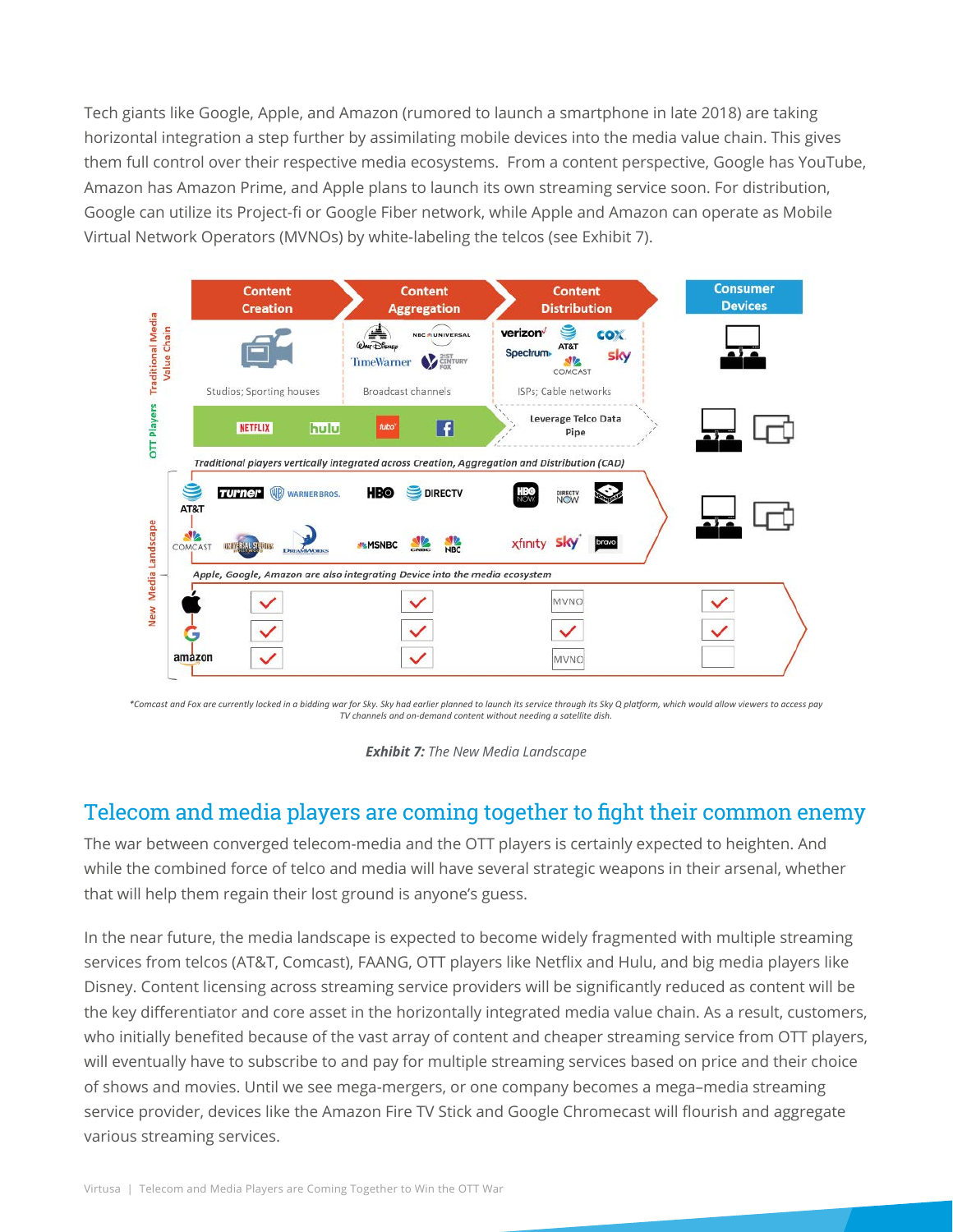## *IN CONCLUSION*

Small media players who are left out of the horizontally integrated model will find it increasingly difficult to navigate this new ecosystem. These players will have to reinvent the way they have been doing business and rewrite the rules of content creation, aggregation and distribution. Their survival depends on:

- How effectively they tailor content specifically for target customer segments;
- How efficiently they use digital technologies (e.g., data analytics) for the right content to reach the right customer segment;
- How proactively they identify customer journey and touchpoints and ensure that customers can consume content across multiple devices/touchpoints; and
- Licensing their content to media giants in the converged industry

## *ABOUT THE AUTHORS*

### **Rohit Sehgal**

In a diverse global career that spans over two decades, Rohit has had several successful stints in business consulting, software product development, and services delivery. He currently serves as Senior Vice President and is the Digital Business Strategy Leader for the Telecom and Media unit at Virtusa. He works with global clients to help them re-strategize their business models by leveraging new digital trends. Rohit holds a postgraduate degree from the Indian School of Business (ISB) and a bachelor's from the Indian Institute of Technology (IIT), Delhi.

#### **Randy Petway**

Randy is currently Vice President at Virtusa, leading the Media & Entertainment and Information Services solutions team. He has spent two decades helping media, entertainment, and information services companies leverage technology and business process change to reach their business objectives. During the last ten years, Randy's focus has been on assisting companies to confront the changes brought about by society's transition to a digital world. Before joining Virtusa, Randy held C-level technology, operations, and sales positions with Ingenta (formerly Vista). Randy obtained his undergraduate degree at Rutgers College. He has also completed executive education programs at Rutgers Business School, and more recently, MIT Sloan School of Management and the MIT Computer Science and Artificial Intelligence Laboratory (CSAIL).

#### **Sanjib Dutta**

Sanjib is a Strategy Consultant in Virtusa's Digital Business Strategy team and works with clients to create and execute their digital strategies. He has worked in research and advisory, corporate strategy, planning, and sales operations roles in large and mid-sized global IT service companies.